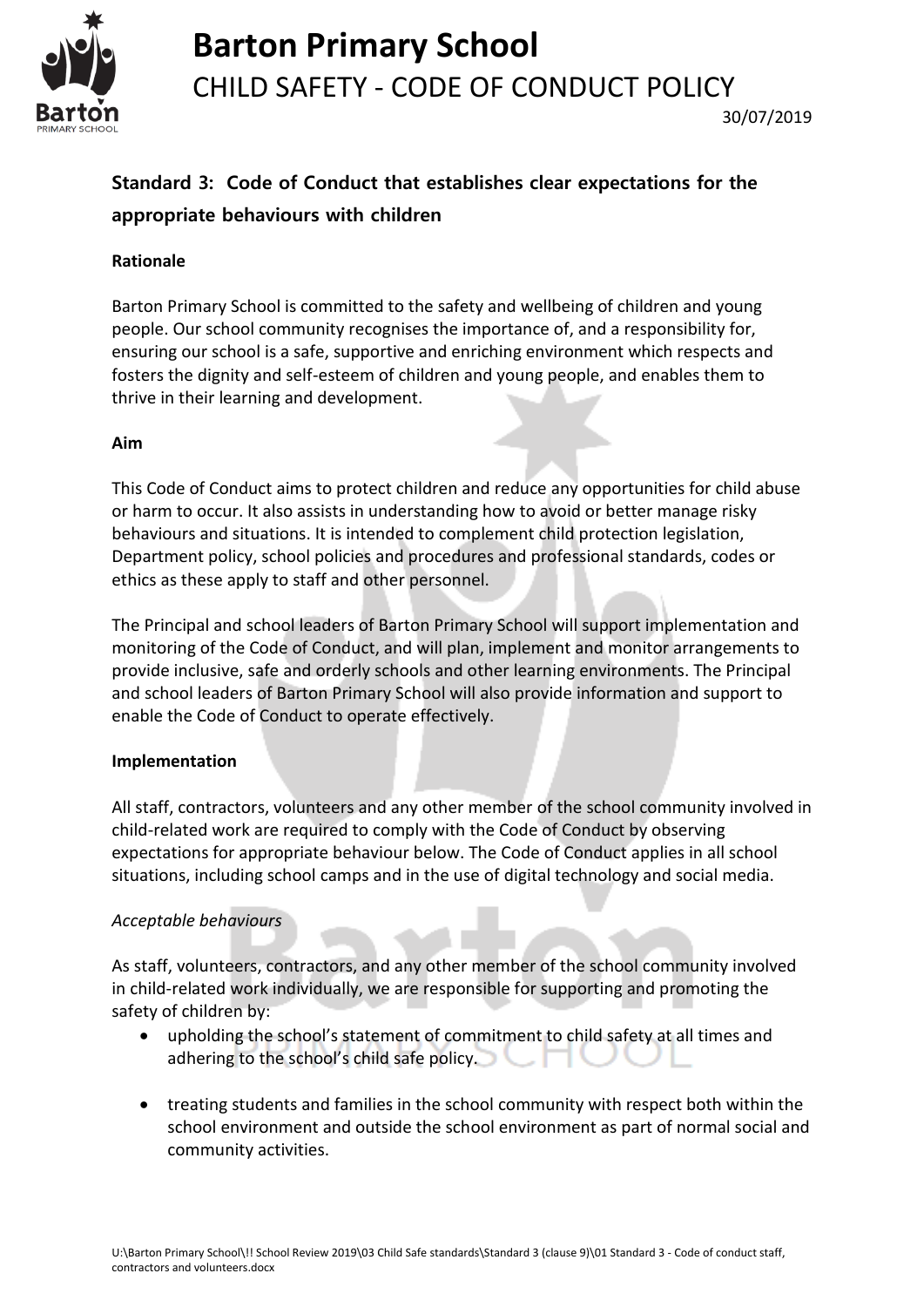

# **Barton Primary School** CHILD SAFETY - CODE OF CONDUCT POLICY

- listening and responding to the views and concerns of students, particularly if they are telling you that they or another child has been abused or that they are worried about their safety/the safety of another child
- promoting the cultural safety, participation and empowerment of Aboriginal and Torres Strait Islander students
- promoting the cultural safety, participation and empowerment of students with culturally and/or linguistically diverse backgrounds
- promoting the safety, participation and empowerment of students with a disability
- reporting any allegations of child abuse or other child safety concerns to the school's leadership
- understanding and complying with all reporting or disclosure obligations (including mandatory reporting) as they relate to protecting children from harm or abuse.
- if child abuse is suspected, ensuring as quickly as possible that the student(s) are safe and protected from harm.

## *Unacceptable behaviours*

As staff, volunteers, contractors, and any other member of the school community involved in child-related work we must not:

- ignore or disregard any concerns, suspicions or disclosures of child abuse
- develop a relationship with any student that could be seen as favouritism or amount to 'grooming' behaviour (for example, offering gifts)
- exhibit behaviours or engage in activities with students which may be interpreted as abusive and not justified by the educational, therapeutic, or service delivery context
- ignore behaviours by other adults towards students when they appear to be overly familiar or inappropriate
- discuss content of an intimate nature or use sexual innuendo with students, except where it occurs relevantly in the context of parental guidance, delivering the education curriculum or a therapeutic setting
- treat a child unfavourably because of their disability, age, gender, race, culture, vulnerability, sexuality or ethnicity.
- communicate directly with a student through personal or private contact channels (including by social media, email, instant messaging, texting etc) except where that